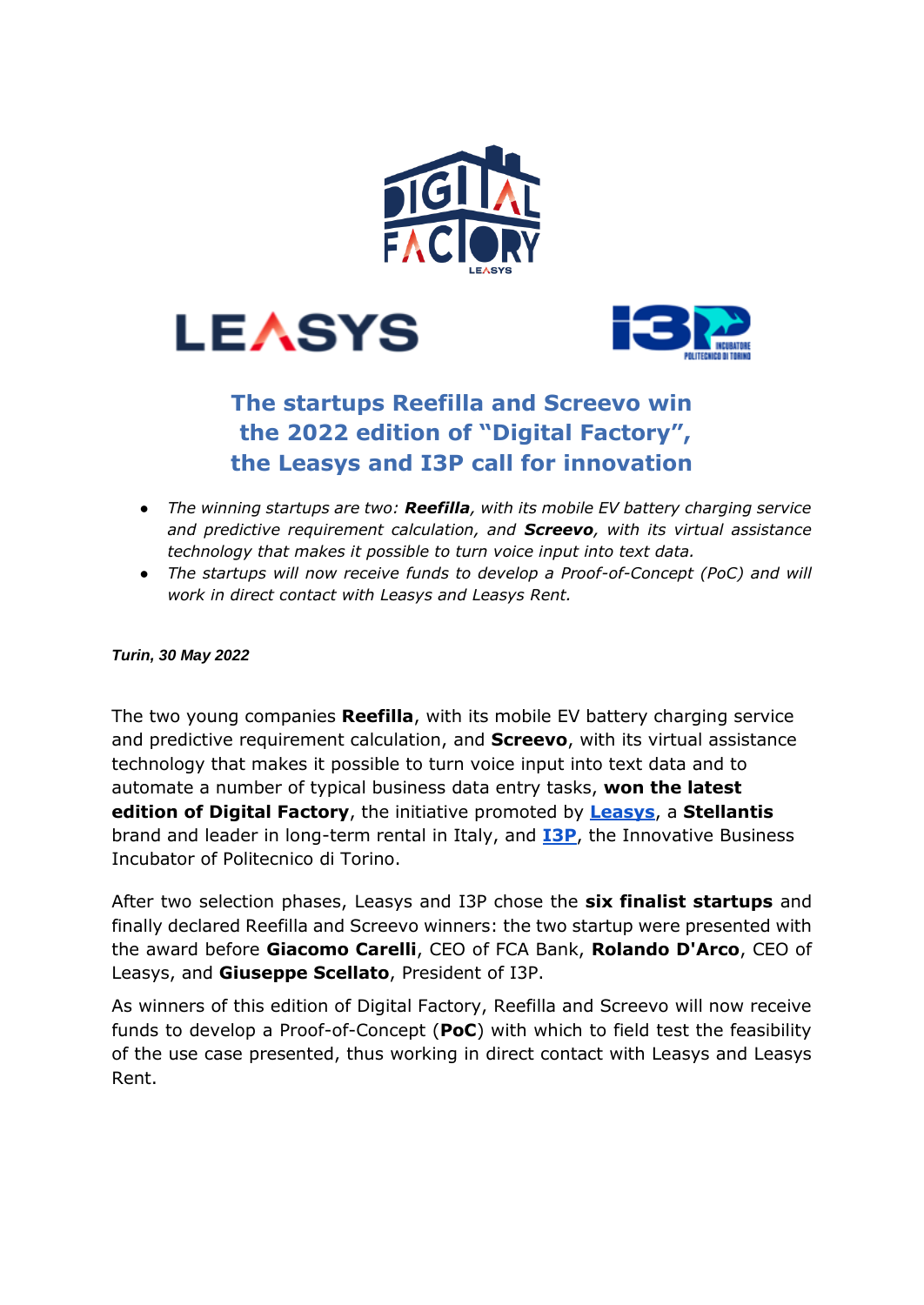## **The winning Projects**

Founded in 2021 and incubated in I3P, innovative startup **[Reefilla](https://www.reefilla.com/)** wants to make drivers forget about the problem of charging the battery of electric vehicles by offering **a mobile charging service that performs predictive calculations of the moment the need for it arises**. The service monitors the car's location and state of charge and, when the battery level falls below a certain threshold, Reefilla proposes a recharge. If accepted, the operator reaches the car and connects the device, which is capable of delivering about 100/120 km of range in 30 minutes, without any need to search for a free charging column nearby, to reach it, and then to move the car when the charging is complete.

Founded in 2021, startup **[Screevo](https://screevo.ai/)** has created a virtual assistant that allows people **to input data into any system through their voice**. The solution uses an AI system to transform voice inputs into text data and, through the use of Robotic Process Automation (RPA), to automate repetitive tasks without the need for human supervision. In addition, computer vision technology is provided to recognize items on the screen and simulate users' actions, without the need for such users to interact directly with their device.

Also competing in the Digital Factory final round were **Calton**, which helps companies collect, aggregate and analyze customer feedback with its customer experience & review management solution; **Pigro**, which optimizes the sharing and retrieval of information within corporate digital documentation; **Jojob**, corporate carpooling service designed for the specific needs of commuters; **myBiros**, whose technology automates the capture of customer information in the onboarding process.

### **The call for innovation**

Launched in January 2022 to seek out innovative solutions that can make a major contribution to the technological and digital transformation of **Leasys** and **Leasys Rent**, the new **Digital Factory** call for innovation **has been a great success**: in the six weeks in which the call was open, **numerous applications** were received - up 20 percent compared to the previous edition - from all over Italy and even from abroad.

*We are extremely satisfied with the excellent results obtained from the initiative that we were pleased to undertake with the Leasys group*," said **Giuseppe Scellato**, President of I3P. "*For years, our incubator has been carrying out many technology exploration projects in the area of Open Innovation, and Digital Factory has been a particularly valuable occasion to bring together young companies with cutting-edge projects and corporate entities highly sensitive to the opportunities of digital transformation, such as Leasys. The path taken with this call has borne fruit, with benefits for all those involved, and we are ready to support new*